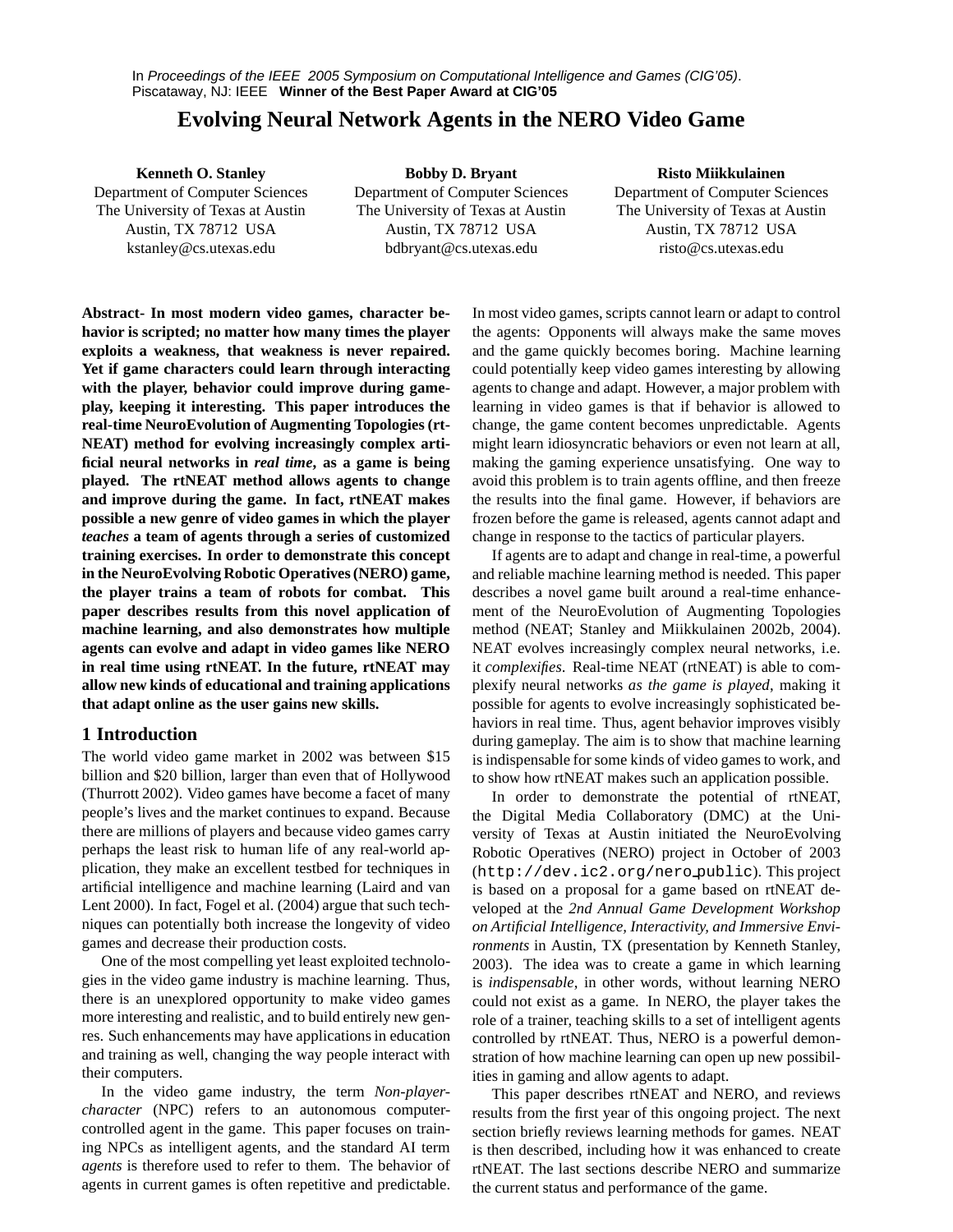# **2 Background**

This section reviews several machine learning techniques that can be used in games, and explains why *neuroevolution* (NE), i.e. the artificial evolution neural networks using a genetic algorithm, is the ideal method for real-time learning in NERO. Because agents in NERO need to learn online as the game is played, predetermined training targets are usually not available, ruling out supervised techniques such as backpropagation (Rumelhart et al. 1986) and decision tree learning (Utgoff 1989).

Traditional reinforcement learning (RL) techniques such as Q-Learning (Watkins and Dayan 1992) and Sarsa( $\lambda$ ) with a Case-Based function approximator (SARSA-CABA; Santamaria et al. 1998) can adapt in domains with sparse feedback (Kaelbling et al. 1996; Sutton and Barto 1998) and thus can be applied to video games as well. These techniques learn to predict the long-term reward for taking actions in different states by exploring the state space and keeping track of the results. However, video games have several properties that pose significant challenges to traditional RL:

- 1. **Large state/action space**. Since games usually have several different types of objects and characters, and many different possible actions, the state/action space that RL must explore is high-dimensional. Not only does this pose the usual problem of encoding a highdimensional space (Sutton and Barto 1998), but in a real-time game there is the additional challenge of checking the value of every possible action on every game tick for every agent in the game.
- 2. **Diverse behaviors**. Agents learning simultaneously should not all converge to the same behavior because a homogeneous population would make the game boring. Yet since RL techniques are based on convergence guarantees and do not explicitly maintain diversity, such an outcome is likely.
- 3. **Consistent individual behaviors**. RL depends on occasionally taking a random action in order to explore new behaviors. While this strategy works well in offline learning, players do not want to see an individual agent periodically making inexplicable and idiosyncratic moves relative to its usual behavior.
- 4. **Fast adaptation**. Players do not want to wait hours for agents to adapt. Yet a complex state/action representation can take a long time to learn. On the other hand, a simple representation would limit the ability to learn sophisticated behaviors. Thus, choosing the right representation is difficult.
- 5. **Memory of past states**. If agents remember past events, they can react more convincingly to the present situation. However, such memory requires keeping track of more than the current state, ruling out traditional Markovian methods.

While these properties make applying traditional RL techniques difficult, NE is an alternative RL technique that can meet each requirement: (1) NE works well in highdimensional state spaces (Gomez and Miikkulainen 2003),

and only produces a single requested action without checking the values of multiple actions. (2) Diverse populations can be explicitly maintained (Stanley and Miikkulainen 2002b). (3) The behavior of an individual during its lifetime does not change. (4) A *representation* of the solution can be evolved, allowing simple behaviors to be discovered quickly in the beginning and later complexified (Stanley and Miikkulainen 2004). (5) Recurrent neural networks can be evolved that utilize memory (Gomez and Miikkulainen 1999). Thus, NE is a good match for video games.

The current challenge is to achieve evolution in *real time*, as the game is played. If agents could be evolved in a smooth cycle of replacement, the player could interact with evolution during the game and the many benefits of NE would be available to the video gaming community. This paper introduces such a real-time NE technique, rtNEAT, which is applied to the NERO multi-agent continuous-state video game. In NERO, agents must master both motor control and higher-level strategy to win the game. The player acts as a trainer, teaching a team of robots the skills they need to survive. The next section reviews the NEAT neuroevolution method, and how it can be enhanced to produce rtNEAT.

# **3 Real-time NeuroEvolution of Augmenting Topologies (rtNEAT)**

The rtNEAT method is based on NEAT, a technique for evolving neural networks for complex reinforcement learning tasks using a genetic algorithm (GA). NEAT combines the usual search for the appropriate network weights with *complexification* of the network structure, allowing the behavior of evolved neural networks to become increasingly sophisticated over generations. This approach is highly effective: NEAT outperforms other neuroevolution (NE) methods e.g. on the benchmark double pole balancing task (Stanley and Miikkulainen 2002a,b). In addition, because NEAT starts with simple networks and expands the search space only when beneficial, it is able to find significantly more complex controllers than fixed-topology evolution, as demonstrated in a robotic strategy-learning domain (Stanley and Miikkulainen 2004). These properties make NEAT an attractive method for evolving neural networks in complex tasks such as video games.

Like most GAs, NEAT was originally designed to run *offline*. Individuals are evaluated one or two at a time, and after the whole population has been evaluated, a new population is created to form the next generation. In other words, in a normal GA it is not possible for a human to interact with the multiple evolving agents *while they are evolving*. This section first briefly reviews the original offline NEAT method, and then describes how it can be modified to make it possible for players to interact with evolving agents in real time. See e.g. Stanley and Miikkulainen (2002a,b, 2004) for a complete description of NEAT.

NEAT is based on three key ideas. First, evolving network structure requires a flexible genetic encoding. Each genome includes a list of *connection genes*, each of which refers to two *node genes* being connected. Each connection gene specifies the in-node, the out-node, the connection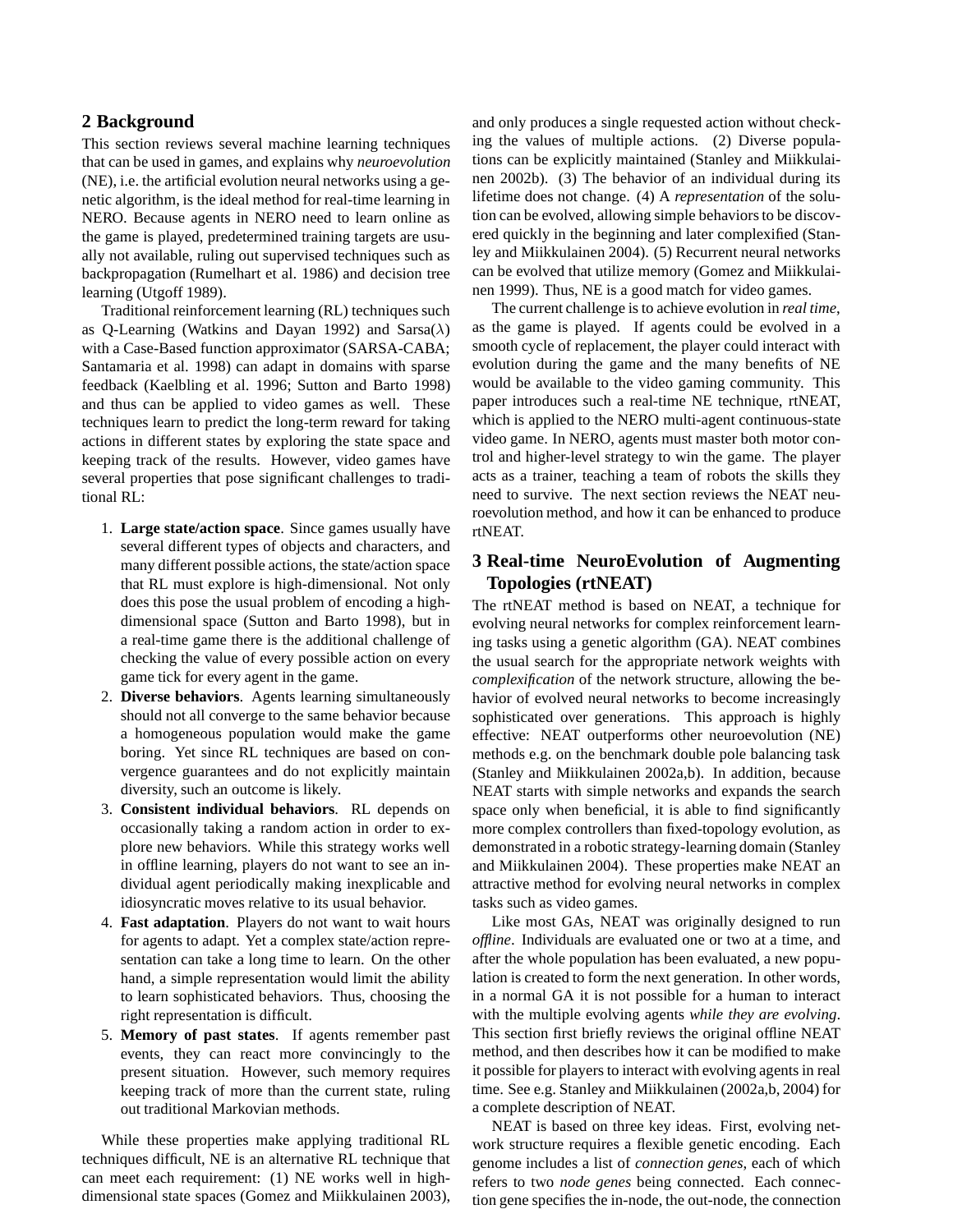weight, whether or not the connection gene is expressed (an enable bit), and an *innovation number*, which allows finding corresponding genes during crossover. Mutation can change both connection weights and network structures. Connection weights mutate as in any NE system, with each connection either perturbed or not. Structural mutations, which allow complexity to increase, either add a new connection or a new node to the network. Through mutation, genomes of varying sizes are created, sometimes with completely different connections specified at the same positions.

Each unique gene in the population is assigned a unique innovation number, and the numbers are inherited during crossover. Innovation numbers allow NEAT to perform crossover without the need for expensive topological analysis. Genomes of different organizations and sizes stay compatible throughout evolution, and the problem of matching different topologies (Radcliffe 1993) is essentially avoided.

Second, NEAT speciates the population, so that individuals compete primarily within their own niches instead of with the population at large. This way, topological innovations are protected and have time to optimize their structure before competing with other niches in the population. The reproduction mechanism for NEAT is *explicit fitness sharing* (Goldberg and Richardson 1987), where organisms in the same species must share the fitness of their niche, preventing any one species from taking over the population.

Third, unlike other systems that evolve network topologies and weights (Gruau et al. 1996; Yao 1999) NEAT begins with a uniform population of simple networks with no hidden nodes. New structure is introduced incrementally as structural mutations occur, and only those structures survive that are found to be useful through fitness evaluations. This way, NEAT searches through a minimal number of weight dimensions and finds the appropriate complexity level for the problem.

In previous work, each of the three main components of NEAT (i.e. historical markings, speciation, and starting from minimal structure) were experimentally ablated in order to demonstrate how they contribute to performance (Stanley and Miikkulainen 2002b). The ablation study demonstrated that all three components are interdependent and necessary to make NEAT work. The next section explains how NEAT can be enhanced to work in real time.

### **3.1 Running NEAT in Real Time**

In NEAT, the population is replaced at each generation. However, in real time, replacing the entire population together on each generation would look incongruous since everyone's behavior would change at once. In addition, behaviors would remain static during the large gaps between generations. Instead, in rtNEAT, a single individual is replaced every few game ticks (as in e.g.  $(\mu,1)$ -ES; Beyer and Paul Schwefel 2002). One of the worst individuals is removed and replaced with a child of parents chosen from among the best. This cycle of removal and replacement happens continually throughout the game (figure 1). The challenge is to preserve the usual dynamics of NEAT, namely protection of innovation through speciation and complexification.

The main loop in rtNEAT works as follows. Let  $f_i$  be



Figure 1: **The main replacement cycle in rtNEAT.** Robot game agents (represented as small circles) are depicted playing a game in the large box. Every few ticks, two high-fitness robots are selected to produce an offspring that replaces another of lower fitness. This cycle of replacement operates continually throughout the game, creating a constant turnover of new behaviors.

the fitness of individual *i*. Fitness sharing adjusts it to  $\frac{f_i}{|S|}$ , where  $|S|$  is the number of individuals in the species. In other words, fitness is reduced proportionally to the size of the species. This adjustment is important because selection in rtNEAT must be based on adjusted fitness rather than original fitness in order to maintain the same dynamics as NEAT. In addition, because the number of offspring assigned to a species in NEAT is based on its average fitness  $\overline{F}$ , this average must always be kept up-to-date. Thus, after every <sup>n</sup> ticks of the game clock, rtNEAT performs the following operations:

- 1. Remove the agent with the worst *adjusted* fitness from the population assuming one has been alive sufficiently long so that it has been properly evaluated.
- 2. Re-estimate  $\overline{F}$  for all species
- 3. Choose a parent species to create the new offspring
- 4. Adjust compatibility threshold  $C_t$  dynamically and *reassign* all agents to species
- 5. Place the new agent in the world

Each of these steps is discussed in more detail below.

#### **3.1.1 Step 1: Removing the worst agent**

The goal of this step is to remove a poorly performing agent from the game, hopefully to be replaced by something better. The agent must be chosen carefully to preserve speciation dynamics. If the agent with the worst *unadjusted* fitness were chosen, fitness sharing could no longer protect innovation because new topologies would be removed as soon as they appear. Thus, the agent with the worst *adjusted* fitness should be removed, since adjusted fitness takes into account species size, so that new smaller species are not removed as soon as they appear.

It is also important not to remove agents that are too young. In original NEAT, *age* is not considered since networks are generally all evaluated for the same amount of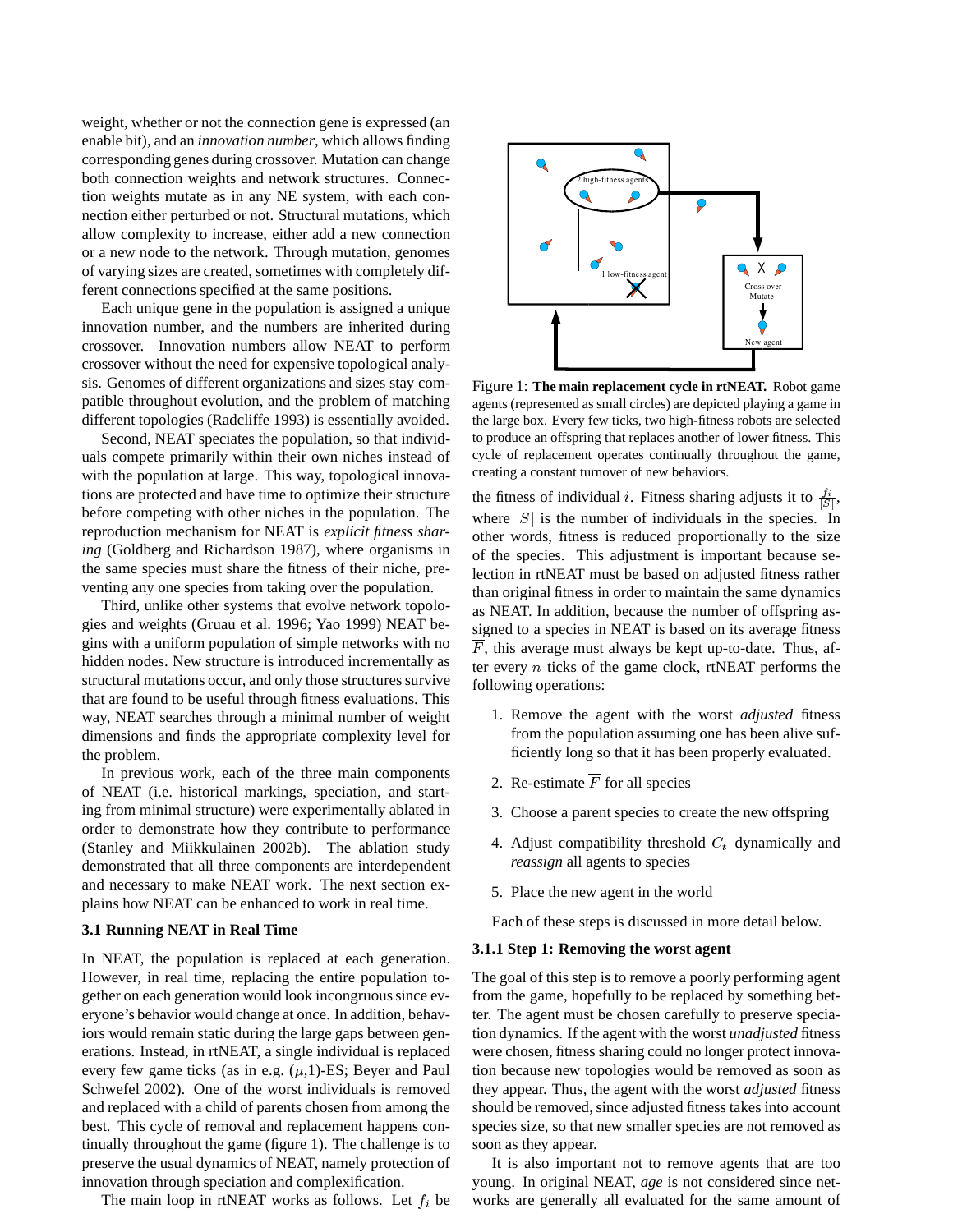time. However, in rtNEAT, new agents are constantly being born, meaning different agents have been around for different lengths of time. It would be dangerous to remove agents that are too young because they have not played for long enough to accurately assess their fitness. Therefore, rt-NEAT only removes agents who have played for more than the minimum amount of time  $m$ .

## **3.1.2 Step 2: Re-estimating** <sup>F</sup>

Assuming there was an agent old enough to be removed, its species now has one less member and therefore its average fitness  $\overline{F}$  has likely changed. It is important to keep  $\overline{F}$  upto-date because  $\overline{F}$  is used in choosing the parent species in the next step. Therefore, rtNEAT needs to re-estimate  $\overline{F}$ .

### **3.1.3 Step 3: Choosing the parent species**

In original NEAT the number of offspring  $n_k$  assigned to species k is  $\frac{F_k}{F}$  |P|, where  $F_k$  is the average fitness of species k,  $\overline{F}_{\text{tot}}$  is the sum of all the average species' fitnesses, and  $|P|$  is the population size.

This behavior needs to be approximated in rtNEAT even though  $n_k$  cannot be assigned explicitly (since only one offspring is created at a time). Given that  $n_k$  is proportional to  $\overline{F}$ , the parent species can be chosen probabilistically using the same relationship:

$$
Pr(S_k) = \frac{F_k}{\overline{F}_{\text{tot}}}.\tag{1}
$$

The probability of choosing a given parent species is proportional to its average fitness compared to the total of all species' average fitnesses. Thus, over the long run, the expected number of offspring for each species is proportional to  $n_k$ , preserving the speciation dynamics of original NEAT.

### **3.1.4 Step 4: Dynamic Compatibility Thresholding**

Networks are placed into a species in original NEAT if they are compatible with a representative member of the species. rtNEAT attempts to keep the number of species constant by adjusting a threshold,  $C_t$ , that determines whether an individual is compatible with a species' representative. When there are too many species,  $C_t$  is increased to make species more inclusive; when there are too few,  $C_t$  is decreased to be stricter. An advantage of this kind of *dynamic compatibility thresholding* is that it keeps the number of species relatively stable.

In rtNEAT changing  $C_t$  alone cannot immediately affect the number of species because most of the population simply remains where they are. Just changing a variable does not cause anything to move to a different species. Therefore, after changing  $C_t$  in rtNEAT, the entire population must be reassigned to the existing species based on the new  $C_t$ . As in original NEAT, if a network does not belong in any species a new species is created with that network as its representative. $<sup>1</sup>$ </sup>

#### **3.1.5 Step 5: Replacing the old agent with the new one**

Since an individual was removed in step 1, the new offspring needs to replace it. How agents are replaced depends on the game. In some games, the neural network can be removed from a body and replaced without doing anything to the body. In others, the body may have died and need to be replaced as well. rtNEAT can work with any of these schemes as long as an old neural network gets replaced with a new one.

Step 5 concludes the steps necessary to approximate original NEAT in real-time. However, there is one remaining issue. The entire loop should be performed at regular intervals, every *n* ticks: How should *n* be chosen?

### **3.1.6 Determining Ticks Between Replacements**

If agents are replaced too frequently, they do not live long enough to reach the minimum time <sup>m</sup> to be evaluated. For example, imagine that it takes 100 ticks to obtain an accurate performance evaluation, but that an individual is replaced in a population of 50 on every tick. No one ever lives long enough to be evaluated and the population always consists of only new agents. On the other hand, if agents are replaced too infrequently, evolution slows down to a pace that the player no longer enjoys.

Interestingly, the appropriate frequency can be determined through a principled approach. Let  $I$  be the fraction of the population that is too young and therefore cannot be replaced. As before,  $n$  is the ticks between replacements,  $m$ is the minimum time alive, and |P| is the population size. A *law of eligibility* can be formulated that specifies what fraction of the population can be expected to be ineligible once evolution reaches a steady state (i.e. after the first few time steps when no one is eligible):

$$
I = \frac{m}{|P|n}.\tag{2}
$$

According to Equation 2, the larger the population and the more time between replacements, the lower the fraction of ineligible agents. Based on the law, rtNEAT can decide on its own how many ticks  $n$  should lapse between replacements for a preferred level of ineligibility, specific population size, and minimum time between replacements:

$$
n = \frac{m}{|P|I}.\tag{3}
$$

It is best to let the user choose <sup>I</sup> because in general it is most critical to performance; if too much of the population is ineligible at one time, the mating pool is not sufficiently large. Equation 3 allows rtNEAT to determine the correct number of ticks between replacements <sup>n</sup> to maintain a desired eligibility level. In NERO, 50% of the population remains eligible using this technique.

By performing the right operations every  $n$  ticks, choosing the right individual to replace and replacing it with an offspring of a carefully chosen species, rtNEAT is able to replicate the dynamics of NEAT in real-time. Thus, it is now possible to deploy NEAT in a real video game and interact with complexifying agents as they evolve. The next section describes such a game.

<sup>&</sup>lt;sup>1</sup>Depending on the specific game,  $C_t$  does not necessarily need to be adjusted and species reorganized as often as every replacement. The number of ticks between adjustments is chosen by the game designer.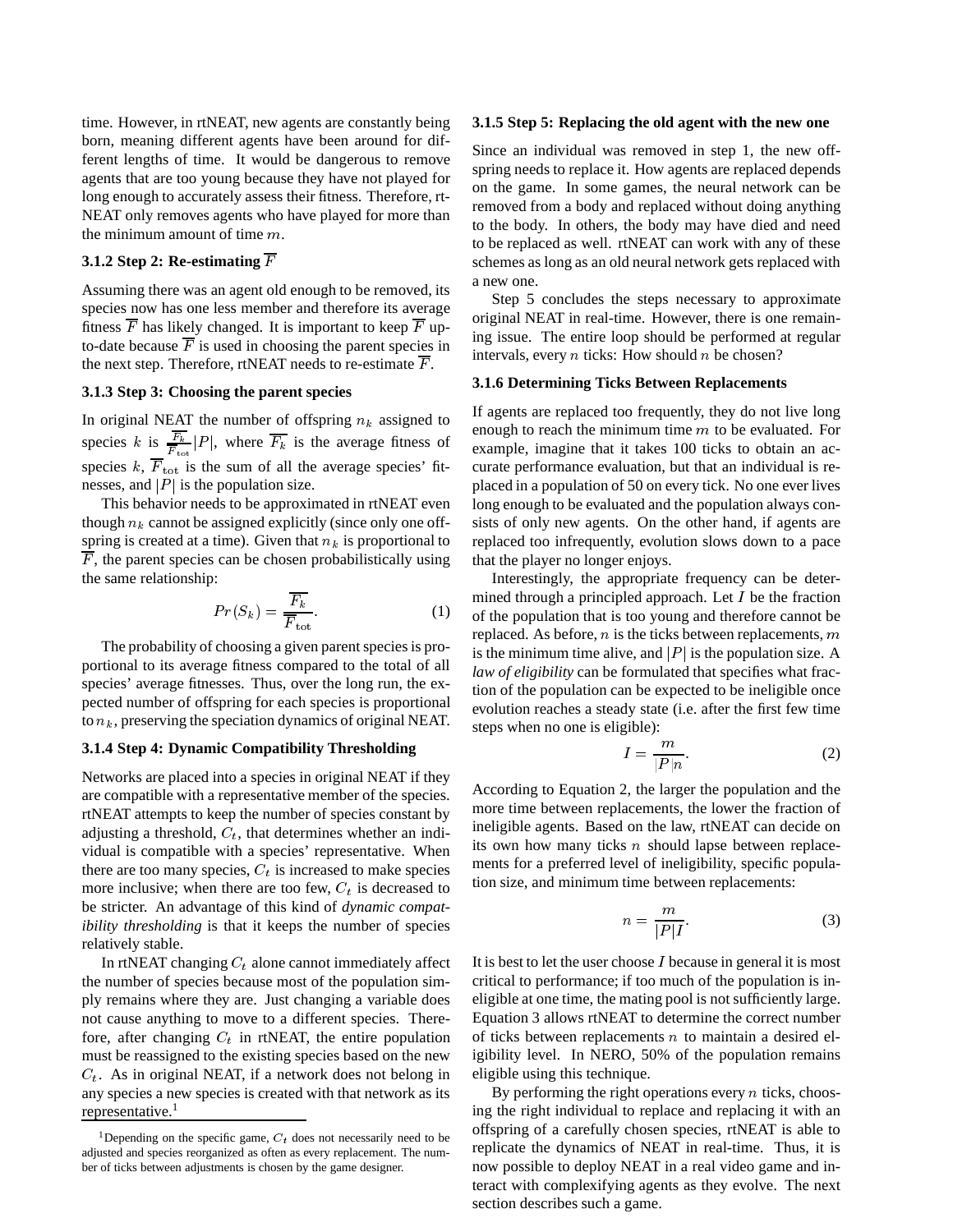

Figure 2: **A turret training sequence.** The figure depicts a sequence of increasingly difficult and complicated training exercises in which the agents attempt to attack turrets without getting hit. In the first exercise there is only a single turret but more turrets are added by the player as the team improves. Eventually walls are added and the turrets are given wheels so they can move. Finally, after the team has mastered the hardest exercise, it is deployed in a real battle against another team.

## **4 NeuroEvolving Robotic Operatives (NERO)**

NERO is representative of a new genre that is only possible through machine learning. The idea is to put the player in the role of a *trainer* or a *drill instructor* who teaches a team of agents by designing a curriculum.

In NERO, the learning agents are simulated robots, and the goal is to train a team of robots for military combat. The robots begin the game with no skills and only the ability to learn. In order to prepare for combat, the player must design a sequence of training exercises and goals specified with a set of sliders. Ideally, the exercises are increasingly difficult so that the team can begin by learning a foundation of basic skills and then gradually building on them (figure 2). When the player is satisfied that the team is prepared, the team is deployed in a battle against another team trained by another player (possibly on the internet), making for a captivating and exciting culmination of training. The challenge is to anticipate the kinds of skills that might be necessary for battle and build training exercises to hone those skills. The next two sections explain how the agents are trained in NERO and how they fight an opposing team in battle.

## **4.1 Training Mode**

The player sets up training exercises by placing objects on the field and specifying goals through several sliders (figure 3). The objects include static enemies, enemy turrets, rovers (i.e. turrets that move), and walls. To the player, the sliders serve as an interface for describing ideal behavior. To rtNEAT, they represent coefficients for fitness components. For example, the sliders specify how much to reward or punish approaching enemies, hitting targets, getting hit, following friends, dispersing, etc. Each individual fitness component is normalized to a Z-score so that each fitness component is measured on the same scale. Fitness is computed as the sum of all these normalized components multiplied by their slider levels. Thus, the player has a natural interface for setting up a training exercise and specifying desired behavior.

Robots have several types of sensors. Although NERO programmers frequently experiment with new sensor configurations, the standard sensors include enemy radars, an "on target" sensor, object rangefinders, and line-of-fire sensors. Figure 4 shows a neural network with the standard set of sensors and outputs. Several enemy radar sensors divide



Figure 3: **Setting up training scenarios.** This screenshot shows items the player can place on the field and sliders used to control behavior. The robot is a stationary enemy turret that turns back and forth as it shoots repetitively. Behind the turret is a wall. The player can place turrets, other kinds of enemies, and walls anywhere on the training field. On the right is the box containing slider controls. These sliders specify the player's preference for the behavior the team should try to optimize. For example the "E" icon means "approach enemy," and the descending bar above it specifies that the player wants to punish robots that approach the enemy. The crosshair icon represents "hit target," which is being rewarded. The sliders represent fitness components that are used by rtNEAT. The value of the slider is used by rtNEAT as the coefficient of the corresponding fitness component. Through placing items on the field and setting sliders, the player creates training scenarios where learning takes place.



Figure 4: **NERO input sensors and action outputs.** Each NERO robot can see enemies, determine whether an enemy is currently in its line of fire, detect objects and walls, and see the direction the enemy is firing. Its outputs specify the direction of movement and whether or not to fire. This configuration has been used to evolve varied and complex behaviors; other variations work as well and the standard set of sensors can easily be changed.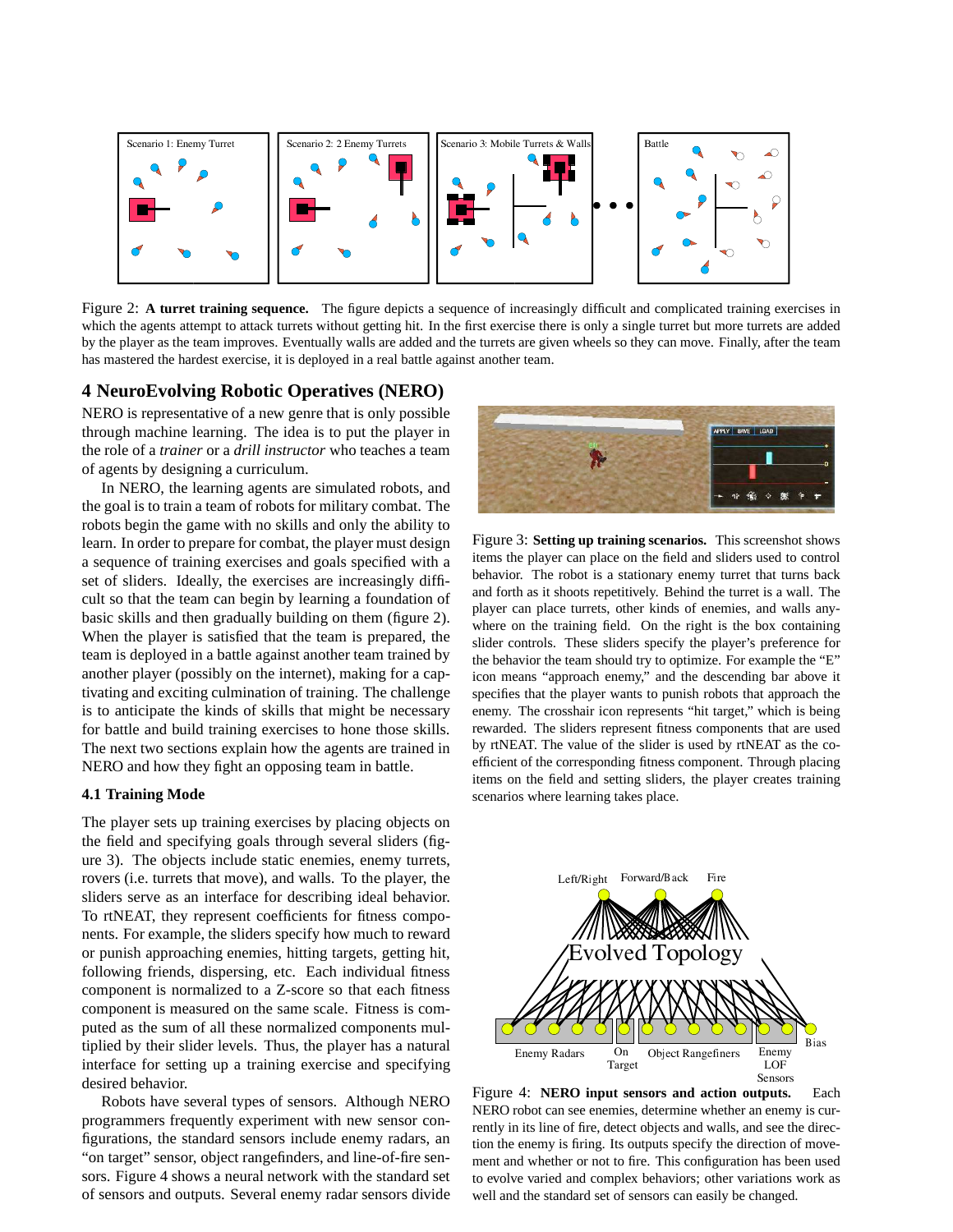the 360 degrees around the robot into slices. Each slice activates a sensor in proportion to how close an enemy is within that slice. Rangefinders project rays at several angles from the robot. The distance the ray travels before it hits an object is returned as the value of the sensor. The on-target sensor returns full activation only if a ray projected along the front heading of the robot hits an enemy. The line of fire sensors detect where a bullet stream from the closest enemy is heading. Thus, these sensors can be used to avoid fire. Robots can also be trained with friend radar sensors that allows them to see what each other are doing. The complete sensor set supplies robots with sufficient information to make intelligent tactical decisions.

Training mode is designed to allow the player to set up a training scenario on the field where the robots can continually be evaluated while the worst robot's neural network is replaced every few ticks. Thus, training must provide a standard way for robots to appear on the field in such a way that every robot has an equal chance to prove its worth. To meet this goal, the robots spawn from a designated area of the field called the *factory*. Each robot is allowed a limited time on the field during which its fitness is assessed. When their time on the field expires, robots are transported back to the factory, where they begin another evaluation. Neural networks are only replaced in robots that have been put back in the factory. The factory ensures that a new neural network cannot get lucky by appearing in a robot that happens to be standing in an advantageous position: All evaluations begin consistently in the factory. In addition, the fitness of robots that survive more than one deployment on the field is updated through a diminishing average that gradually forgets deployments from the distant past.

Training begins by deploying 50 robots on the field. Each robot is controlled by a neural network with random connection weights and no hidden nodes, as is the usual starting configuration for NEAT. As the neural networks are replaced in real-time, behavior improves dramatically, and robots eventually learn to perform the task the player sets up. When the player decides that performance has reached a satisfactory level, he or she can save the team in a file. Saved teams can be reloaded for further training in different scenarios, or they can be loaded into battle mode. In battle, they face off against teams trained by an opponent player, as will be described next.

### **4.2 Battle Mode**

In battle mode, the player discovers how training paid off. A battle team of 20 robots is assembled from as many different training teams as desired. For example, perhaps some robots were trained for close combat while others were trained to stay far away and avoid fire. A player can compose a heterogeneous team from both training sessions.

Battle mode is designed to run over a server so that two players can watch the battle from separate terminals on the internet. The battle begins with the two teams arrayed on opposite sides of the field. When one player presses a "go" button, the neural networks obtain control of their robots and perform according to their training. Unlike in training, where being shot does not lead to a robot body being



Figure 5: **Running away backwards.** This training screenshot shows several robots backed up against the wall after running backwards and shooting at the enemy, which is being controlled from a first-person perspective by a human trainer using a joystick. Robots learned to run away from the enemy backwards during avoidance training because that way they can shoot as they flee. Running away backwards is an example of evolution's ability to find novel and effective behaviors.

damaged, the robots are actually destroyed after being shot several times in battle. The battle ends when action ceases either because one team is completely eliminated, or because the remaining robots will not fight. The winner is the team with the most robots left standing.

The basic battlefield configuration is an empty pen surrounded by four bounding walls, although it is possible to compete on a more complex field, with walls or other obstacles. Players train their robots and assemble teams for the particular battlefield configuration on which they intend to play. In the experiments described in this chapter, the battlefield was the basic pen.

The next section gives examples of actual NERO training and battle sessions.

# **5 Playing NERO**

Behavior can be evolved very quickly in NERO, fast enough so that the player can be watching and interacting with the system in real time. The game engine Torque, licensed from GarageGames (http://www.garagegames.com/), drives NERO's simulated physics and graphics. An important property of the Torque engine is that its physics simulation is slightly nondeterministic, so that the same game is never played twice.

The first playable version of NERO was completed in May of 2004. At that time, several NERO programmers trained their own teams and held a tournament. As examples of what is possible in NERO, this section outlines the behaviors evolved for the tournament, the resulting battles, and the real-time performance of NERO and rtNEAT.

NERO can evolve behaviors very quickly in real-time. The most basic battle tactic is to aggressively seek the enemy and fire. To train for this tactic, a single static enemy was placed on the training field, and robots were rewarded for approaching the enemy. This training required robots to learn to run towards a target, which is difficult since robots start out in the factory facing in random directions. Starting from random neural networks, it takes on average 99.7 seconds for 90% of the robots on the field learn to approach the enemy successfully (10 runs,  $sd = 44.5$ s).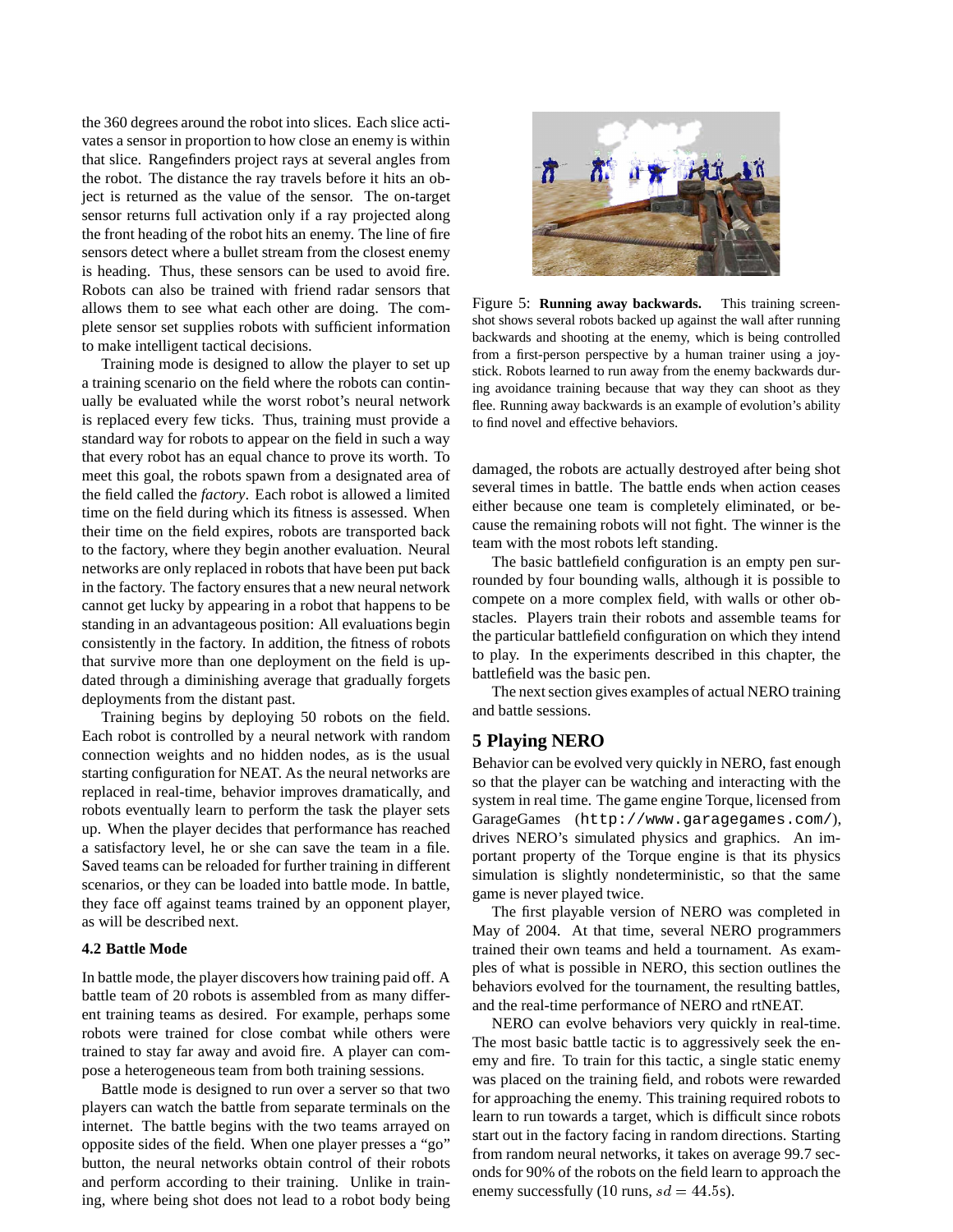

Figure 6: **Avoiding turret fire.** The arrow points in the current direction of the turret fire (the arrow is not part of the NERO display and is only added for illustration). Robots in training learn to run safely around the enemy's line of fire in order to attack. Notice how they loop around the back of the turret and attack from behind. When the turret moves, the robots change their attack trajectory accordingly. Learning to avoid fire is an important battle skill. The conclusion is that rtNEAT was able to evolve sophisticated, nontrivial behavior in real time.



Figure 7: **Navigating a maze.** Incremental training on increasingly complex wall configurations produced robots that could navigate this maze to find the enemy. The robots spawn from the left side of the maze and proceed to an enemy at the right.

Robots were also trained to avoid the enemy. In fact, rt-NEAT was flexible enough to *devolve* a population that had converged on seeking behavior into a completely opposite, avoidance, behavior. For avoidance training, players controlled an enemy robot with a joystick and ran it towards robots on the field. The robots learned to back away in order to avoid being penalized for being too near the enemy. Interestingly, robots preferred to run away from the enemy backwards because that way they could still shoot the enemy (figure 5).

By placing a turret on the field and asking robots to approach the turret without getting hit, robots were able to learn to avoid enemy fire (figure 6).

Other interesting behaviors were evolved to test the limits of rtNEAT rather than specifically prepare the troops for battle. For example, robots were trained to run around walls to approach the enemy. As performance improved, players

incrementally added more walls until the robots could navigate an entire maze without any path-planning (figure 7)!

In a powerful demonstration of real-time adaptation with implications beyond NERO, robots that were trained to approach a designated location (marked by a flag) through a hallway were then attacked by an enemy controlled by the player (figure 8). After two minutes, the robots learned to take an alternative path through an adjacent hallway in order to avoid the enemy's fire. While such training is used in NERO to prepare robots for battle, the same kind of adaptation could be used in any interactive game to make it more realistic and interesting. Such fast strategic adjustment demonstrates that rtNEAT can be used in existing video game genres as well as in NERO.

In battle, some teams that were trained differently were nevertheless evenly matched, while some training types consistently prevailed against others For example, an aggressive seeking team from the tournament had only a slight advantage over an avoidant team, winning six out of ten battles, losing three, and tying one. The avoidant team runs in a pack to a corner of the field's enclosing wall. Sometimes, if they make it to the corner and assemble fast enough, the aggressive team runs into an ambush and is obliterated. However, slightly more often the aggressive team gets a few shots in before the avoidant team can gather in the corner. In that case, the aggressive team traps the avoidant team with greater surviving numbers. The conclusion is that seeking and running away are fairly well-balanced tactics, neither providing a significant advantage over the other. The interesting challenge of NERO is to conceive strategies that are clearly dominant over others.

One of the best teams was trained by observing a phenomenon that happened consistently in battle. Chases among robots from opposing teams frequently caused robots to eventually reach the field's bounding walls. Particularly for robots trained to avoid turret fire by attacking from behind (figure 6), enemies standing against the wall present a serious problem since it is not possible to go around them. Thus, training a team against a turret with its back against the wall, it was possible to familiarize robots with attacking enemies against a wall. This team learned to hover near the turret and fire when it turned away, but back off quickly when it turned towards them. The wall-based team won the first NERO tournament by using this strategy. The walltrained team wins 100% of the time against the aggressive seeking team. Thus, it is possible to learn sophisticated tactics that dominate over simpler ones like seek or avoid.

## **6 Discussion**

Participants in the first NERO tournament agreed that the game was engrossing and entertaining. Battles were exciting for all the participants, evoking plentiful clapping and cheering. Players spent hours honing behaviors and assembling teams with just the right combination of tactics.

The success of the first NERO prototype suggests that the rtNEAT technology has immediate potential commercial applications in modern games. Any game in which agent behavior is repetitive and boring can be improved by allowing rtNEAT to at least partially modify tactics in real-